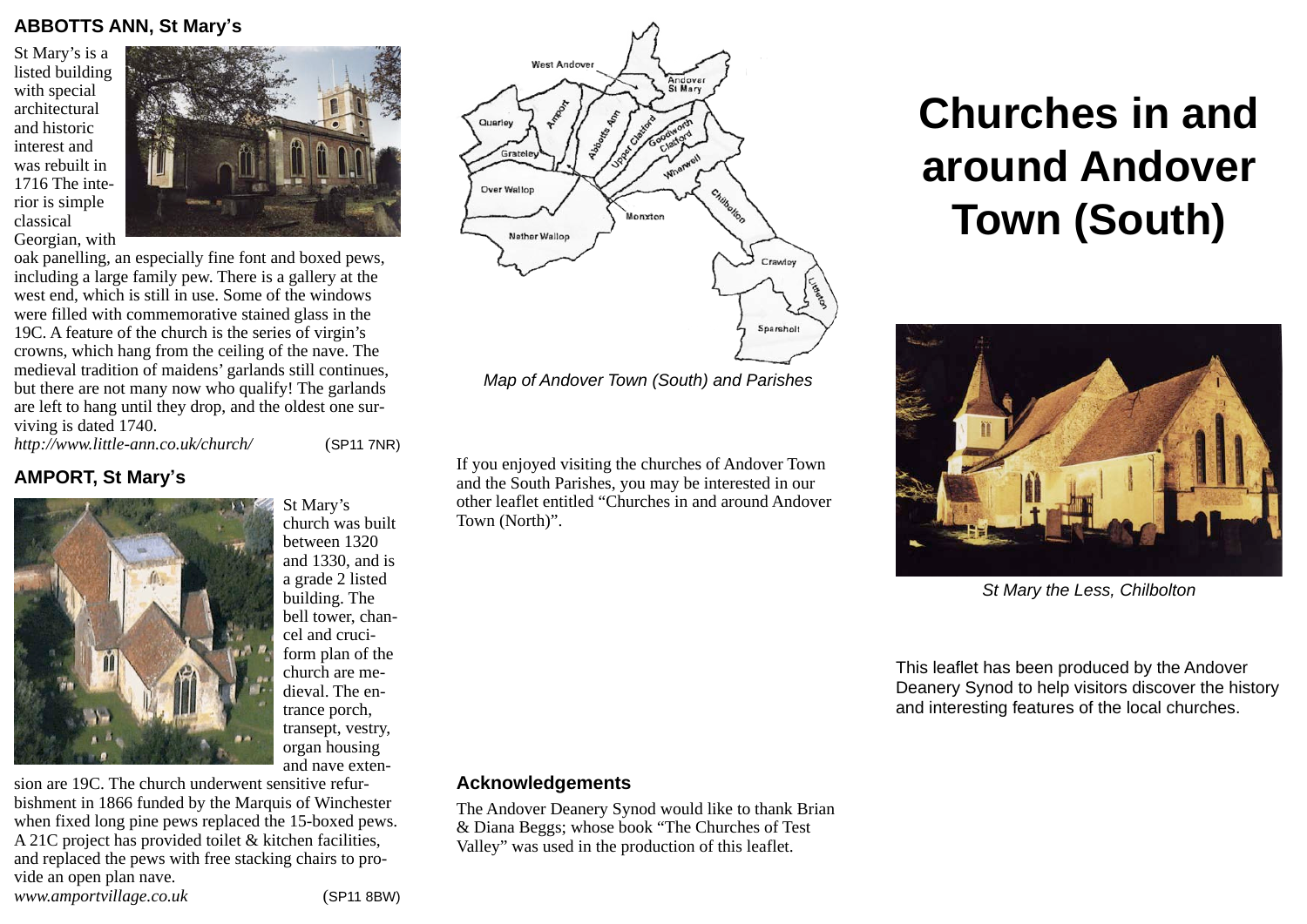# **INTRODUCTION**

This leaflet shows the churches in Andover Town and the South Parishes.

Each of the churches listed has a picture, website address (where available) and an approximate postcode, which can be used for navigational purposes.

These churches are actively serving their local communities. A warm welcome is extended to all visitors to join in any service: details are displayed on church notice boards.

# **ANDOVER, St Mary's**



The church is a beautiful Victorian Gothic building, the third church on this site. It was dedicated in 1844 and dominates the Andover landscape from its high position. The first church in 997 was where the Viking leader Olaf Tryggvason converted to Christianity. The church & town were later burnt down in the 12C. By 1470 a new church with a square tower, a peal of bells and a clock had been built. This church was demolished, and replaced by the present church - a gift from Dr. William Goddard – a retired headmaster of Winchester College. This church contains many historic memorials, including the grave of Henry Hulton the First Commissioner of Customs in America, who died in Andover in 1790. The 21st century Millennium windows are the most recent memorial.

*[www.stmarys-andover.org.uk](http://www.stmarys-andover.org.uk)* (SP10 1BP)

## **ANDOVER, St Michaels & All Angels**

The church was built during 1962 – 1964 on the edge of a small industrial estate and among new housing. It has a wooden 40ft copper covered needle spire, and is built

on a cruciform plan. The interior is light and airy, with a suspended vaulted ceiling creating a pattern of interlocking arches, supported by slender pillars, and with clusters of hang-



ing lights. The interplay of shapes and angles change as you walk around. The font and altar are made of Portland stone, and a wall of Horton stone separates the Lady Chapel above and behind the altar. A magnificent east window dedicated in 2004, designed and made locally with the inscription "The Cross of Redeeming Love" completes the interior of this beautiful church. *[www.smwa.co.uk](http://www.smwa.co.uk)* (SP10 3BB)

# **CHARLTON, St Thomas's**

St Thomas' is an Edwardian Village Church, built be-



tween March and August 1908. The flintwork is exceptional, much of it being reused from the Victorian Church at Foxcotte, which St Thomas' replaced. The Church is used as a

village hall, and community centre, with a modern extension built on the North side in 1998. The stained glass East window of St Michael is in memory of the architect Hugh Benson, and it, and the Sanctuary are curtained off when the nave has community use. A small stone figure of St Thomas is in a niche high on the nave wall. The Church is open and may be visited every Friday between 5.30pm – 6.30pm, and on Sunday for worship at 8.00am until 10.30am every week. *[http://www.findachurch.co.uk/churches/su/su34/stthoma](http://www.findachurch.co.uk/churches/su/su34/stthomas/) [s/](http://www.findachurch.co.uk/churches/su/su34/stthomas/)* (SP10 4HB)

# **UPPER CLATFORD, All Saints**

All Saints Church dates from the 12th century. A double arch built at this time has been repositioned and frames the entrance to the chancel. The tower was added



in the 16C. Major enlargements to the church were made in the late 19th and early 20th centuries, when the north aisle and sanctuary were added. In 1998, a church room - known as the Meadow Room - giving modern facilities, was built on the north side of the church, which overlooks the surrounding meadows. The 21C has been marked by the addition of a beautiful modern stained glass window set in the west wall. *[www.allsaints-upperclatford.org.uk](http://www.allsaints-upperclatford.org.uk)* (SP11 7HB)

# **GOODWORTH CLATFORD, St Peter's**

A settlement named Godorde was recorded on this site in the 1086 Domesday Survey. The church, from which St Peter's has grown, began as a small nave and chancel. The north and south aisles, transepts and a tower were added in the 12th and 14th centuries, and the octagonal shingled spire in 1860. The rounded pillars in the north and south aisles have capitals decorated with carvings of a man

and a woman, and a bearded man is carved on the west wall. The chapel in the south aisle and a small piscina in the south wall were dedicated in 1963 in memory of Brother Douglas Downes, co-founder of the Society of St Francis. A beautiful church room, with facilities for social activities was added in 1995, allowing St Peter's to remain central to the life of the community. *[www.goodworthclatford.hampshire.org.uk](http://www.goodworthclatford.hampshire.org.uk)* (SP11 7RW)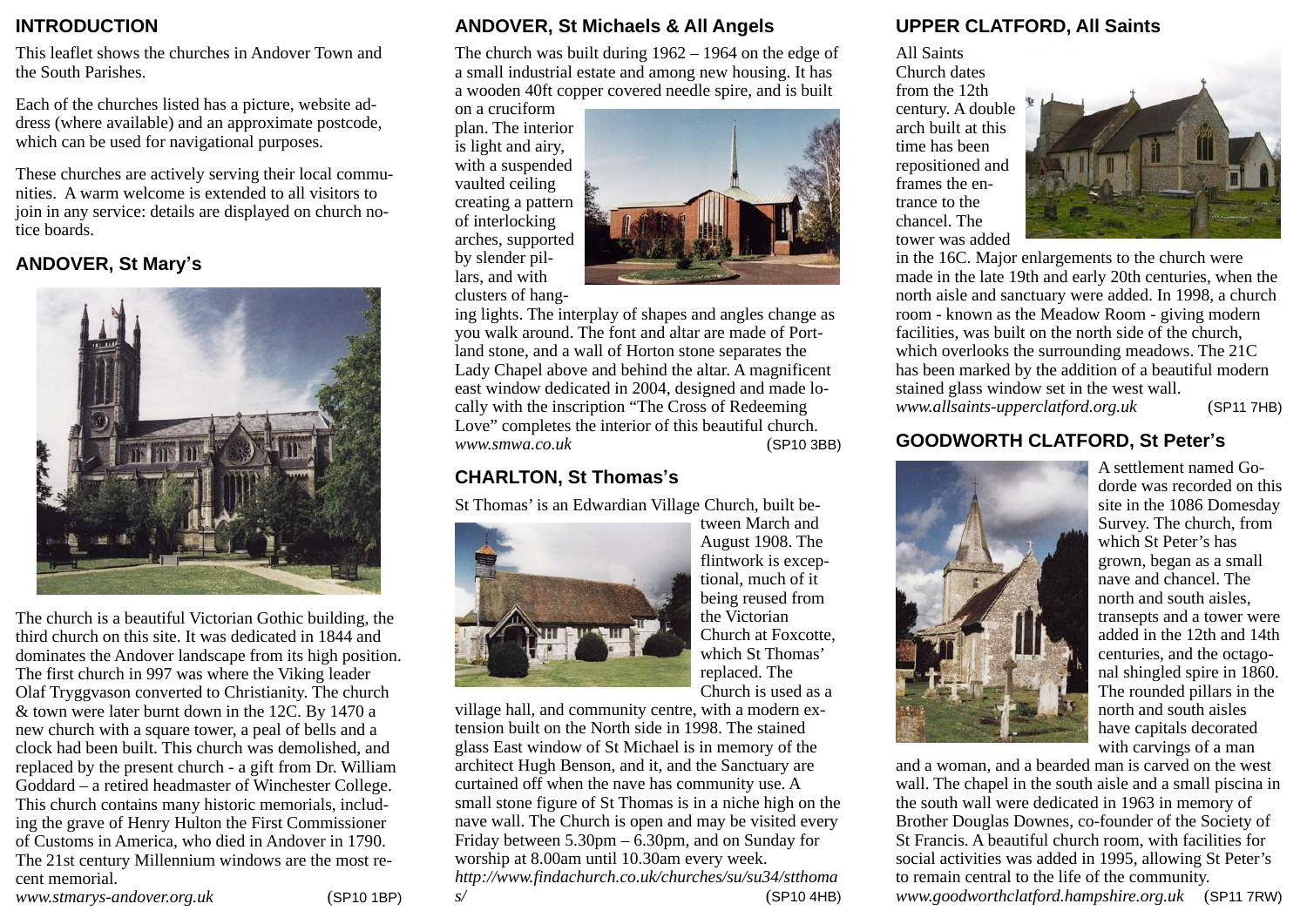#### **QUARLEY, St Michael**

The church existed in 1042 ,and was recorded in the Domesday Book in 1086. Quarley was a notable place



that changed hands many times by gift of royalty. In 1892 it was sold to the Marquis of Winchester who lived in Amport House. William Pitt and the Prince Regent were among the famous people who visited

Quarley. A Palladian East window in the church was dedicated to Benson – the architect, and Hoare – whose family built Stourhead. There is a stone memorial to the Cox family, whose famous bank was later taken over by Lloyds. After the wooden bell tower became unsafe, the bells were repositioned at ground level, and are now tolled from the vestry. The churchyard contains rare flowers, grasses and over fifty different lichens. *[www.quarley.org.uk](http://www.quarley.org.uk)* (SP11 8QB)

# **MONXTON, St Mary's**

St Mary's church was rebuilt in 1854 to replace the 12th

century church of All Hallows. The 12C chancel arch capitals still remain. The wooden porch en-



trance is in the South wall. The wooden bell turret, and octagonal spire are covered with oak shingles. There are two brasses in the floor of the nave, one commemorated Alice Swayne who died in 1599 aged 98years. The ten commandments dating from 1750 still confront the congregation from the chancel arch. The church is set back from the road, but the original entrance path is now part of the garden of a private house.

*[www.monxton.org.uk](http://www.monxton.org.uk)* (SP11 8AH)

A dramatic wrought iron

for 27 candles, and linked to a gilded cross and a wrought iron pulpit dates from 1866. Three stained glass

windows and the reredos were restored in 1982. Parish registers recording marriages and accounts from 1540 – 1703 are now in the Hampshire Record Office. The burial registers for 1680 record the use of woollen shrouds to encourage the manufacture and use of wool in England a decree that lasted 120 years.

*[http://www.thewallops.net/OWallop/Church/Church.htm](http://www.thewallops.net/owallop/church.html)* (SO20 8HT)

#### **NETHER WALLOP, St Andrew's**



**GRATELEY, St Leonard's**

The church dates from the 12th century, and part of the nave and a small lancet window in the North East corner still remain. The chancel and the tower date from

the 13C. The wooden porch was replaced in 1738, and features a sundial with the inscription "Life's but a walking shadow". Inside on the North wall, is a lancet with St Leonard , patron saint of prisoners, holding a chain and manacle. In the South wall are a pair of windows and a panel, containing 13C glass rescued during the refurbishment of Salisbury cathedral in 1787. On the wall by the pulpit is an hour glass bracket, probably used for timing sermons. *[www.grateley.com](http://www.grateley.com)* (SP11 8JS)

# **OVER WALLOP, St Peter's**

There is record of a church and a chapel in the Wallops held in the Domesday Book 1086. Some stonework and a buttress remain from 17C. In the 19C, a great deal of restoration and rebuilding took place. In 1874 the Bishop of Nottingham dedicated restoration, which replaced "large, high pews that took up too much space"–

probably box pews. screen with holders



The church is mentioned in the Domesday Book, as being well established and wealthy. The Norman door, Chancel arch, and Norman Corbels that can be seen in the South aisle, are original. In the centre of

the North aisle is a stone slab memorial to an unknown Bishop. A memorial to Mary Gore Prioress of Amesbury dated 1436 is in the centre of the Nave. In 1930 during redecoration, wall paintings were discovered and restoration commenced that continued until 1977 as finance became available. The angels painted over the chancel arch are thought to be 11c, the Sabbath Breakers 15c, St George complete with dragon 15c,The Bell 18c and St Nicholas. The pyramidal tomb of Francis Douce 1760 rests in the churchyard west of the tower. *<http://www.thewallops.net/NWallop/Church/Church.htm>* (SO20 8ET)

# **CHILBOLTON, St Mary the Less**

A church existed here in the time of Domesday. This church was built in the 12c close to the Benedictine Nunnery at Wherwell, and possibly named to distinguish it from St Mary's



church in Andover in the 14c. The nave is 13c, and the North and South aisles were added in the 14c. In the 15c there was a rood loft with a stairway, but only the priest's opening high above the pulpit is now visible. The pulpit is Elizabethan and was moved and extended in 1870 when the box pews were also removed. The bell tower was moved and rebuilt and a gallery removed in 1842 allowing a view of the West window, which was repositioned in 1893. The Millennium was celebrated by a representation of the Risen Christ suspended from the roof.

*[www.downs-benefice.hampshire.org.uk](http://www.downs-benefice.hampshire.org.uk)* (SO20 6BG)

**Maggair**